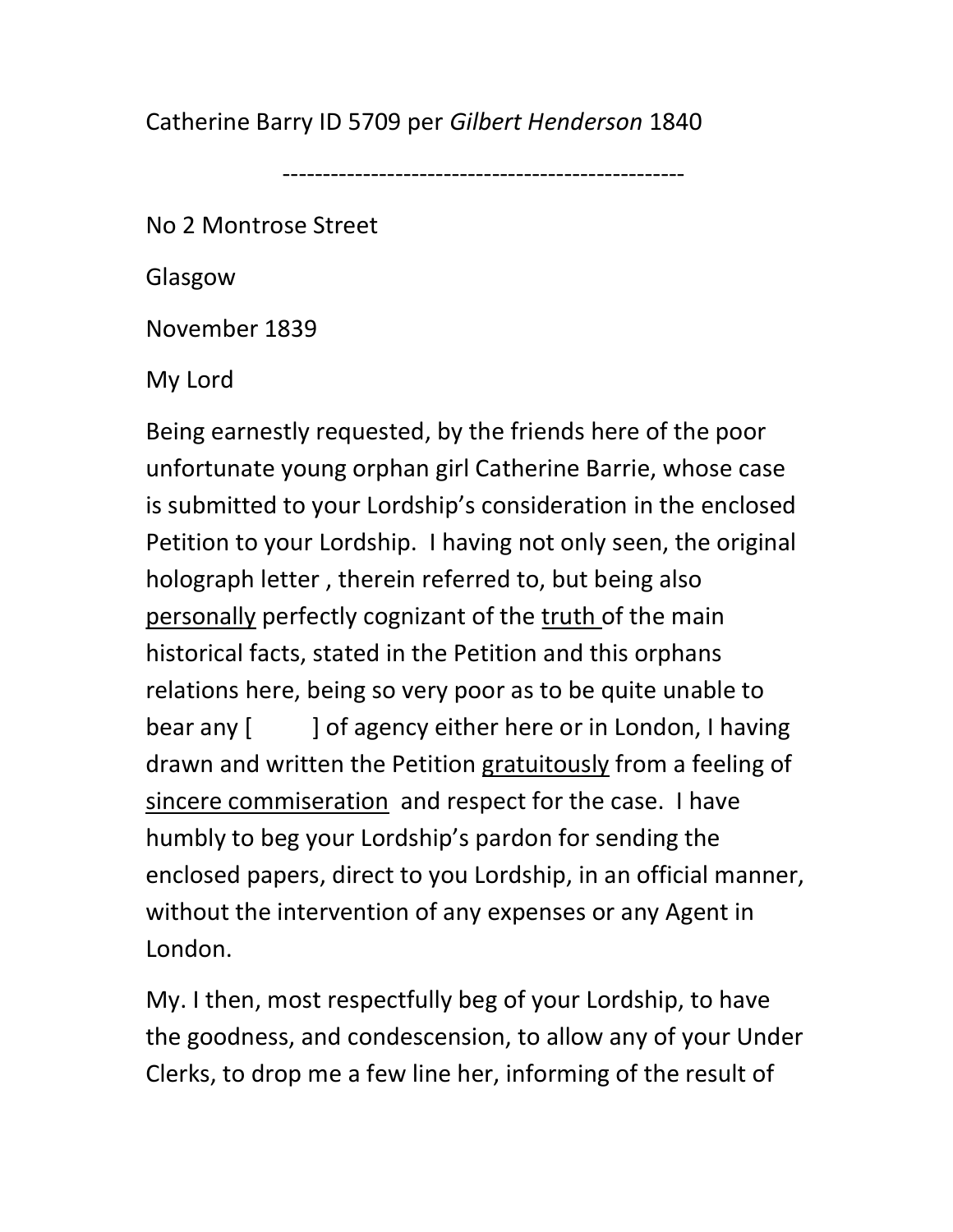the application, when it may suit, with your Lordship's own concise [ ] returning, if your Lordship please, the accompanying original holograph letter from the Honourable Keith Stewart.

I have the honour to be

My Lord

Your Lordship's most obedient and very humble servant

Alex Barry

Writer.

-----------------------------------------

Answer and enclosure returned

20th November 1839

---------------------------------

Petition for Catherine Barrie - 1839

15th November 1839

Unto the Right Honourable Her Majesty's Principle Secretary of State for the Home Department

The humble Petition of Catherine Barrie lately residing in Ayr and at present prisoner in the Jail at Ayr.

Respectfully Sheweth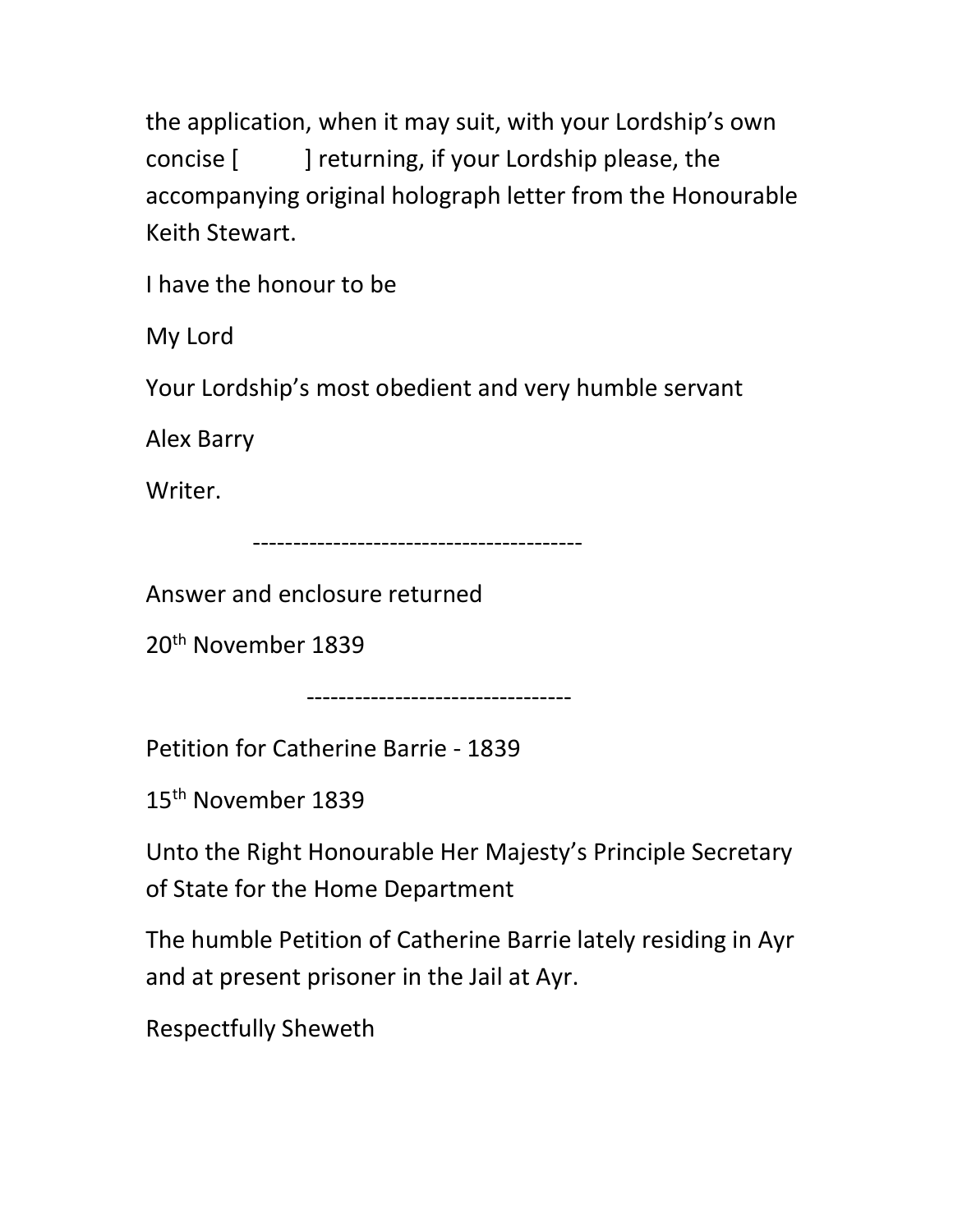That the Petitioner is a poor helpless, unfortunate, young orphan girl of only about 18 years of age whose father, Robert Barrie sometime sailor in Glasgow, a regular bred sailor was drowned in the River Clyde at Renfrew Ferry near Glasgow upwards of 18 years ago, by a fatal accident or fall from the deck of a small vessel into the said river of which vessel he at the time was acting Master, whilst in progress of going down that river to a distant part of the Highlands of Scotland in the prosecution of his lawful employment.

That after the very unfortunate death of her lamented father when the Petitioner was so young, as only about 10 years of age, she was necessitated to go, into low menial service in various parts of the country to earn her bread, but having no proper Guardian to direct her conduct in life, she about two years ago left Glasgow and went to the town of Ayr in quest of some further employment there as a maid servant, where she unfortunately fell into bad company.

That the Petitioner now confesses with much shame, sorrow and regret that being so very young and inexperienced in the world she unluckly got acquainted with some improper females in the town of Ayr, certain of whom were immediately apprehended along with herself, on a charge of theft or robbery and the Petitioner having been lately tried at the last Circuit Court of Justiciary at Ayr along with her unfortunate companions she was as being "art and part" with other sentenced ten years transportation beyond the seas.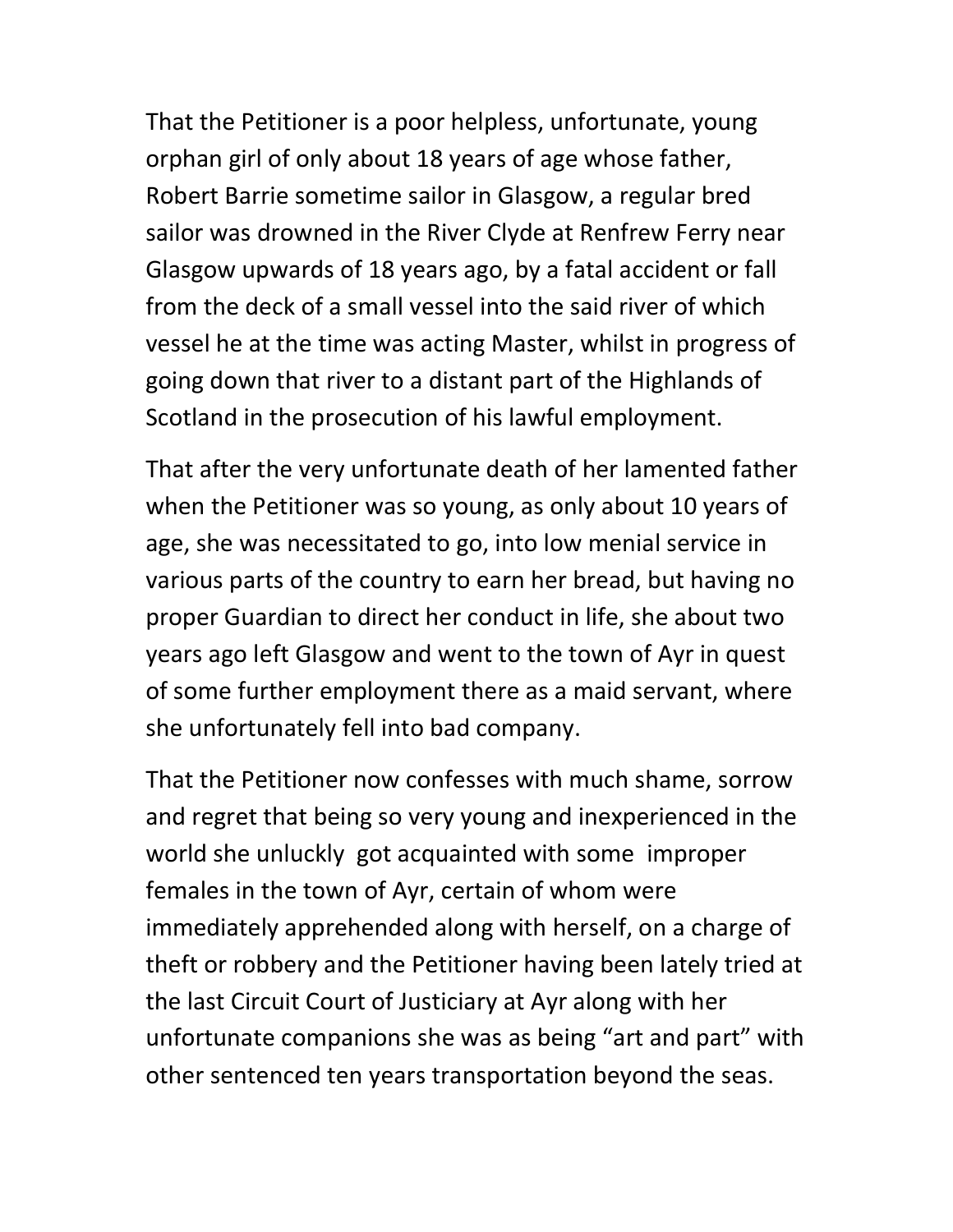That at the Petitioner's trial it did NOT appear that she had had any hand in the crime so charged against her, ALL that was proved against her was the mere fact of her being SEEN in the company of this actively engaged in the crime charged, who were all banished to 14 years. She was convicted SOLELY on the grounds, in Law, of being "art and Part" and the Petitioner on account of her extreme youth and the other peculiar circumstances which evidently appeared in her favour in the case, was strongly recommended to the mercy of the Crown by the Jury who sat upon her trial.

That the Petitioner most respectfully begs leave farther to state as circumstances which it is humbly hoped will weigh greatly in her favour in the view of now obtaining a commutation or mitigation of her punishment through the Royal Clemency that besides her departed father having been as above mentioned himself a regular bred seaman from the port of Clyde s can be shewn on reference to John Thomas Aston Esq. of the respectable house of Messrs John Thomas Alston Company merchants No 294 Saint Vincent Street Glasgow her father owners to whom reference is now respectfully made, if necessary, the Petitioner Grandfather the late David Barrie sometime Hair dress in Glasgow was for a considerable period also a Seaman onboard of the three following Man of War: namely – The Berwick, Princess Amelia and Cambridge and not only faithfully served the present Majesty's Royal Ancestors as a seaman during the American War but was most honourably discharged from the Public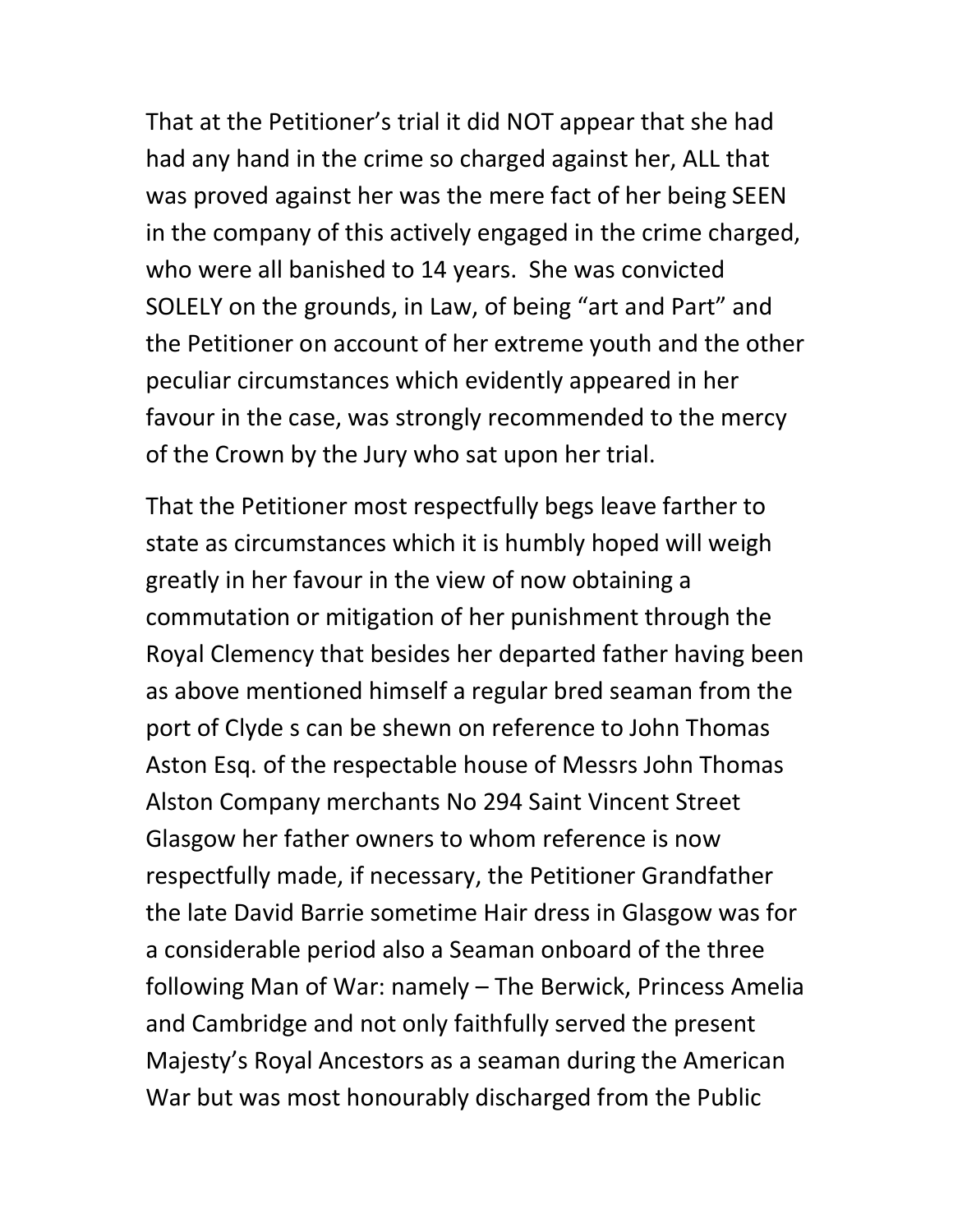Service from the end of that War as in fully instructed by an Holograph letter of date  $12<sup>th</sup>$  February 1787 under the hand of The Honourable Admiral Keith Stewart Commander of said three ships, addressed to the Petitioner's said grandfather certifying expressly his excellent good character and services, onboard of the said three Man of War ships, which holograph letter is now herewith produced and respectfully referred to.

That in these very particular circumstances especially considering the Petitioner's extreme youth, the very unfortunate death of her late father, her destitute and forlorn situation in early life, by having been thus thrown upon the world at such an very early age as tem years without any proper guardian to get her into any lawful or honest employment for her daily support or the fact of her being only seen in the company with the other persons chiefly accused on her trial and she having defacto been convicted only on the technical ground in law of being "art and part" her being earnestly recommended to the mercy of the Crown by the Jury who tried her case, and above all, the Petitioner's grandfather's good behaviour and public service in defence, of his King and Country proved by the Holagraph letter from the Honourable Admiral Keith Stewart now produced with this Petition to your Lordship , and in short from the whole other favourable circumstances and mollifying features of the Petitioner's unfortunate history and case. She humbly but most earnestly hopes that your Lordship will consider it consistent with your public duty to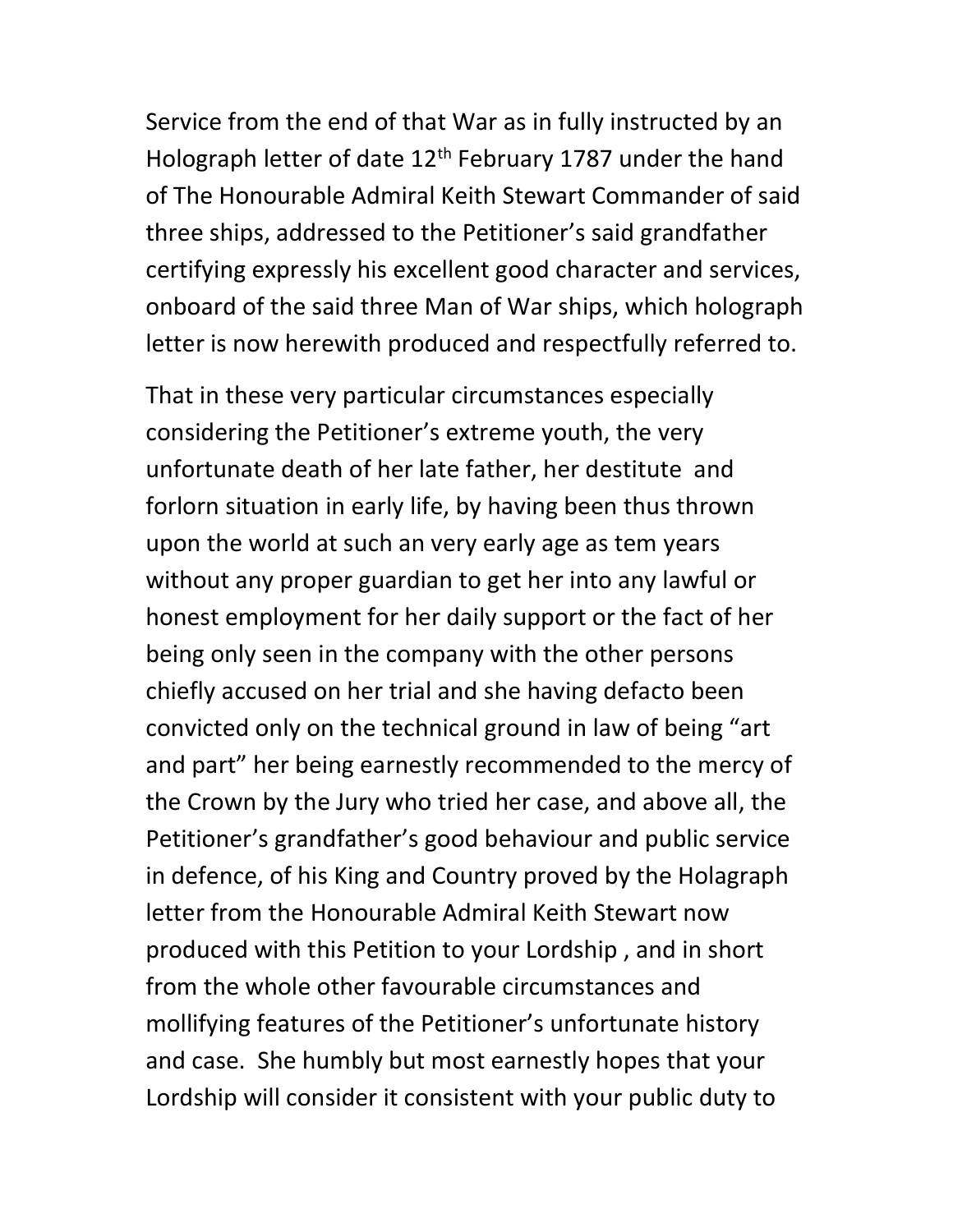recommend her distressing case for consideration to the Royal Mercy as after craved.

May it therefore please your Lordship to take the whole premises into your mature consideration and after obtaining such a report of the case, above stated from the Honourable High Court of Justiciary at Edinburgh ,shall seem proper, to recommend the Petitioner's case as a fit one for the intervention of Her Majesty's Royal Clemency, and for the sovereign exercise of such mercy or other commutation of punishment as to your Lordship in Her Majesty's Royal pleasure may appear suitable to the Petitioner unfortunate case under all the favourable circumstances of it before referred to consistently with the ends of Public Justice.

And your Petitioner in duty bound will ever pray.

C Barrie

Catherine Barrie/Barry aged 20

Ayr Circuit Court September 1839

Robbery

10 years transportation

Gaol report – Not known – Prostitute

Series – HO18

Piece Number – 6